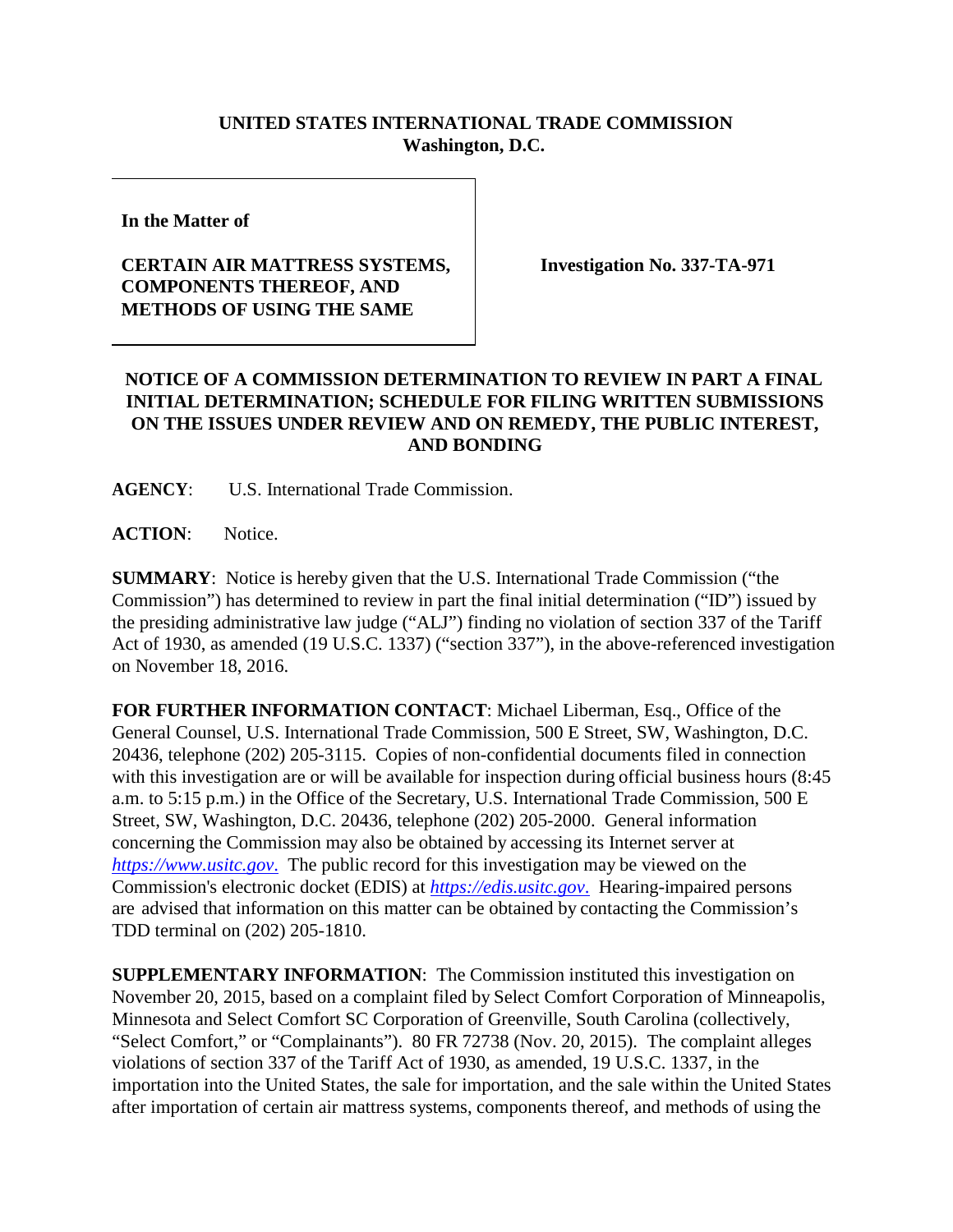same by reason of infringement of certain claims of U.S. Patent Nos. 5,904,172 ("the '172 patent") and 7,389,554 ("the '554 patent"). *Id*. The notice of investigation names as respondents Sizewise Rentals LLC of Kansas City, Missouri; American National Manufacturing Inc. of Corona, California; and Dires LLC and Dires LLC d/b/a Personal Comfort Beds of Orlando, Florida (collectively, "Respondents"). *Id.* The Office of Unfair Import Investigations ("OUII") was also named as a party to the investigation. *Id.*

Pursuant to Commission Rule 210.50(b)(1), 19 CFR 210.50(b)(1), the Commission ordered that the presiding ALJ:

> [S]hall take evidence or other information and hear arguments from the parties and other interested persons with respect to the public interest in this investigation, as appropriate, and provide the Commission with findings of fact and a recommended determination on this issue, which shall be limited to the statutory public interest factors set forth in 19 U.S.C. 1337(d)(1), (f)(1),  $(g)(1)$ .

80 FR 72738 (Nov. 20, 2015).

The evidentiary hearing on the question of violation of section 337 was held August 8-12, 2016. The final ID on violation was issued on November 18, 2016. The ALJ issued his recommended determination on remedy, the public interest and bonding on the same day. The ALJ found no violation of section 337 in this investigation. The ALJ recommended that if the Commission finds a violation of section 337 in the present investigation, the Commission issue a limited exclusion order ("LEO") prohibiting the importation of Respondents' air controllers and air mattress systems found to infringe the asserted patents. The ALJ also recommended the inclusion of a provision for the '554 patent, whereby Respondents certify that certain imports are not covered by the LEO because they contain components for use in non-infringing products. The ALJ did not recommend that the Commission issue a cease and desist order in this investigation. The ALJ further recommended a zero bond during the period of Presidential review.

All parties to this investigation filed timely petitions for review of various portions of the final ID, as well as timely responses to the petitions.

On December 19, 2016, both Complainants and Respondents filed their respective Public Interest Statement pursuant to 19 CFR 210.50(a)(4). Responses from public were likewise received by the Commission pursuant to notice. *See* Notice of Request for Statements on the Public Interest (Nov. 29, 2016).

Having examined the record in this investigation, including the final ID, the petitions for review, and the responses thereto, the Commission has determined to review the final ID in part. In particular, the Commission has determined as follows: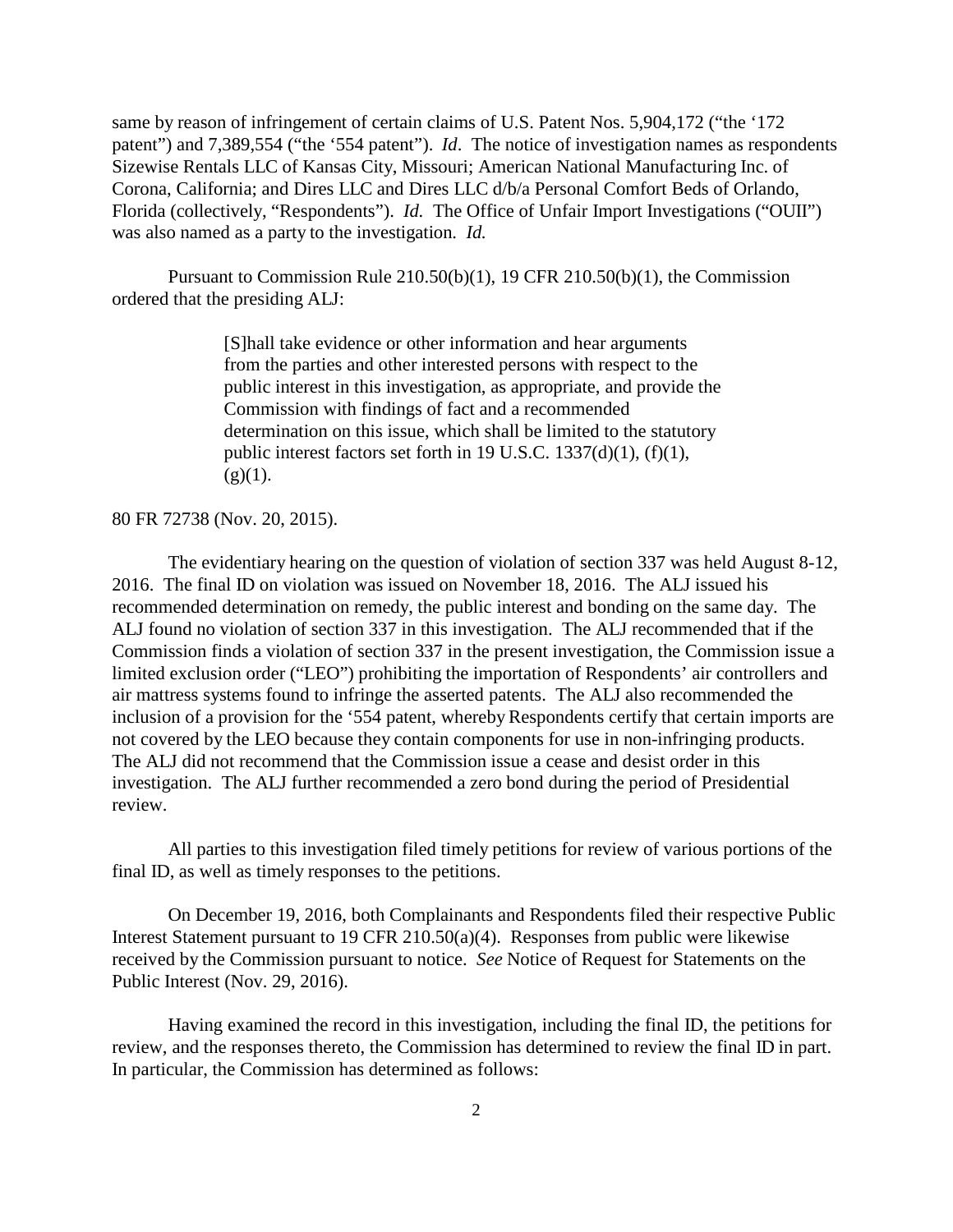(1) to review the ID's findings that the P5000, P6000, and Arco products do not meet "guides and stops" limitation in claim 2 of the '172 patent, and that these products do not meet the same claim limitation in claim 12 of the '172 patent and for that reason do not infringe that claim;

(2) to review the ID's finding that the '172 Accused Products do not meet claim limitation "pressure monitor means being operably coupled to the processor and being in fluid communications with the at least one bladder for continuously monitoring the pressure in the at least one bladder" in claims 2, 6, 20, 22, and 24 of the '172 patent;

(3) to review the ID's finding that the '172 Accused Products do not infringe claim 9 of the '172 patent;

(4) to review, in part, the ID's analysis regarding whether the '172 Accused Products infringe claim 2 of the '172 patent for the limited purpose of taking no position on the ALJ's discussion in the last paragraph of page 20 and in the first paragraph of page 21 of the ID;

(5) to review the ID's finding that claim 16 of the '554 patent is not infringed because Complainants did not establish that the accused products practice the "air posturizing sleep surface" limitation;

(6) to review the ID's finding that the '554 Domestic Industry Products do not practice the '554 patent;

(7) to review the ID's finding that Complainants did not satisfy the economic prong of the domestic industry requirement with respect to both the '172 and '554 patents.

The Commission has determined not to review the remainder of the ID.

The parties are requested to brief their positions on only the following issues, with reference to the applicable law and the evidentiary record:

1. The ID finds that: "Because Select Comfort asserts that guides and stops of the P5000, P6000, and Arco products are screws and screw bores, the undersigned finds that Select Comfort has failed to establish that these products meet this limitation." ID at 27.

> a. Does the record support a finding that "Select Comfort asserts that guides and stops of the P5000, P6000, and Arco products are screws and screw bores?"

b. Does the record show that P5000, P6000, and Arco products meet the guides and stops limitation in claims 2 and 12 of the '172 patent?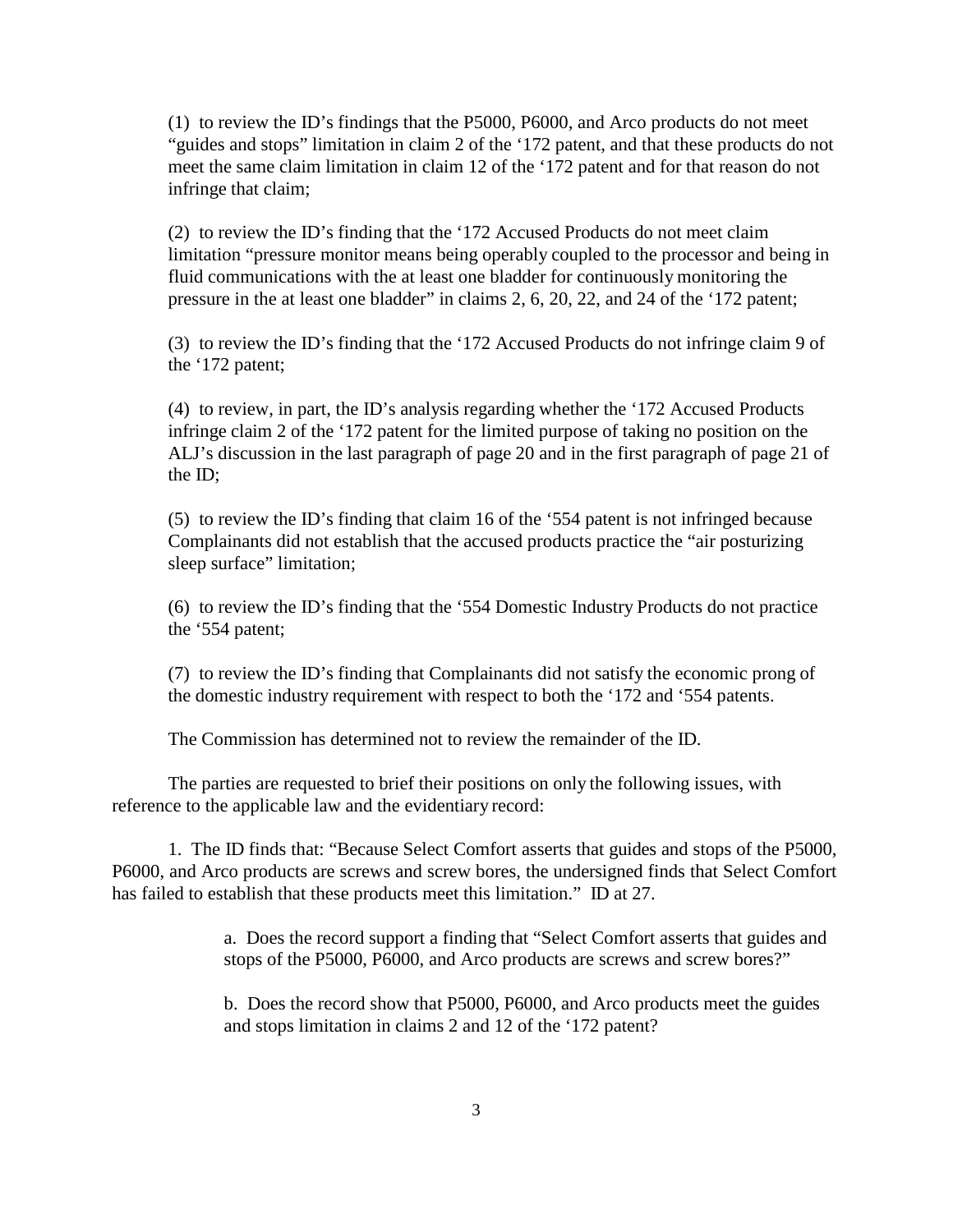2. The ID finds that because Complainants did not establish that the '172 Accused Products continuously monitor pressure using a processor in conjunction with the transducer, the '172 Accused Products do not meet claim limitation "and pressure monitor means being operably coupled to the processor and being in fluid communications with the at least one bladder for continuously monitoring the pressure in the at least one bladder." ID at 32; *see id*. at 29-32.

> a. To the extent not already briefed to the Commission, please discuss whether the record supports the ID's finding (with supporting citations to the record evidence).

3. The ID finds that: "Claim 9, like claim 2, includes the term 'continuously monitoring.' For the reasons stated above in the discussion of claim 2, claim 9 is not infringed because Select Comfort did not establish that the '172 Accused Products 'continuously monitor' pressure." ID at 32.

> a. Does the record show that claim 9 of the '172 patent is not infringed because Select Comfort did not establish that the '172 Accused Products "continuously monitor" pressure?

4. The ID finds that: "Claim 16, like claim 1, includes the term 'air posturizing sleep surface.' For the reasons stated above in the discussion of claim 1, claim 16 is not infringed because Select Comfort did not establish that the accused products practice the 'air posturizing sleep surface' limitation." ID at 70.

> a. Does the record show that the accused products infringe the "air posturizing sleep surface" limitation of claim 16 of the '554 patent?

5. Does the record show that the '554 Domestic Industry Products practice the '554 patent?

6. The ID finds that: "Claim 16, like claim 1, includes the term 'air posturizing sleep surface.' For the reasons stated above in the discussion of claim 1, the '554 DI products do not practice claim 16 because they do not meet the 'air posturizing sleep surface' limitation." ID at 75.

> a. Does the record show that the '554 DI products practice the "air posturizing sleep surface" limitation of claim 16 of the '554 patent?

7. With respect to Complainants' investment in plant and equipment alleged under 19 U.S.C.  $\S$  1337(a)(3)(A) the ID finds that:

> While the Commission has stated that a precise allocation of expenses among various DI products is not necessary, that precedent cannot mean that Select Comfort's proposed allocation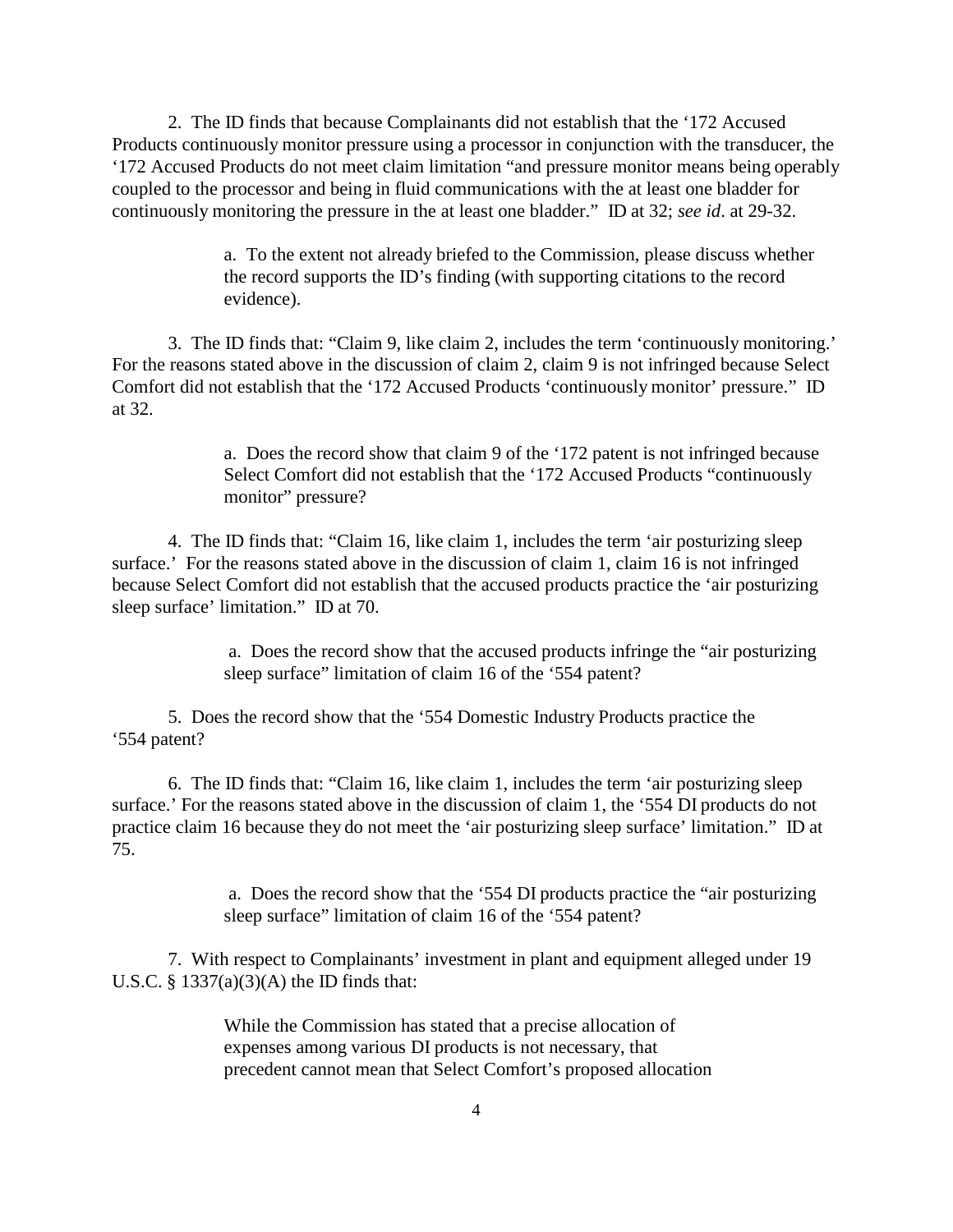is acceptable; *i.e.* allocating 100 % of the rental expenses to the '172 patent, and then a portion of those same expenses to the '554 patent DI products. Accordingly, Select Comfort has not shown a domestic industry for either the '172 patent or the '554 patent based upon 19 U.S.C. 1337(a)(3)(A).

#### ID at 89-90.

a. Do Commission and judicial precedents and the record in the present investigation support the ID's finding?

b. Please explain with citation to the record what portion of the asserted domestic investment in plant and equipment, in terms of the dollar amount and percentage, can be allocated to the articles that practice the '172 patent.

c. Does the record show that Complainants' investment in plant and equipment under 19 U.S.C. § 1337(a)(3)(A) is significant with respect to the articles that practice the '172 patent?

d. Please explain with citation to the record what portion of the asserted domestic investment in plant and equipment, in terms of the dollar amount and percentage, can be allocated to the articles that practice the '554 patent.

e. Does the record show that Complainants' investment in plant and equipment under 19 U.S.C.  $\S$  1337(a)(3)(A) is significant with respect to the articles that practice the '554 patent?

8. With respect to Complainants' employment of labor or capital alleged under 19 U.S.C.  $§ 1337(a)(3)(B)$  the ID finds that:

> As with the plant and equipment issue in the previous section, Select Comfort has again allocated 100% of the relevant expense (in this section, employee compensation) to the '172 patent DI products and then allocated a portion of those same expenses to the '554 DI products. (CX-0445 at Q/A 59, 62; CX-0449C at Q/A 52; CIB at 92-93.) For the reasons set forth in the previous section, this argument is not persuasive. Accordingly, Select Comfort has not shown a domestic industry for either the '172 patent or the '554 patent based upon 19 U.S.C. 1337(a)(3)(B).

#### ID at 91.

a. Do Commission and judicial precedents and the record in the present investigation support the ID's finding?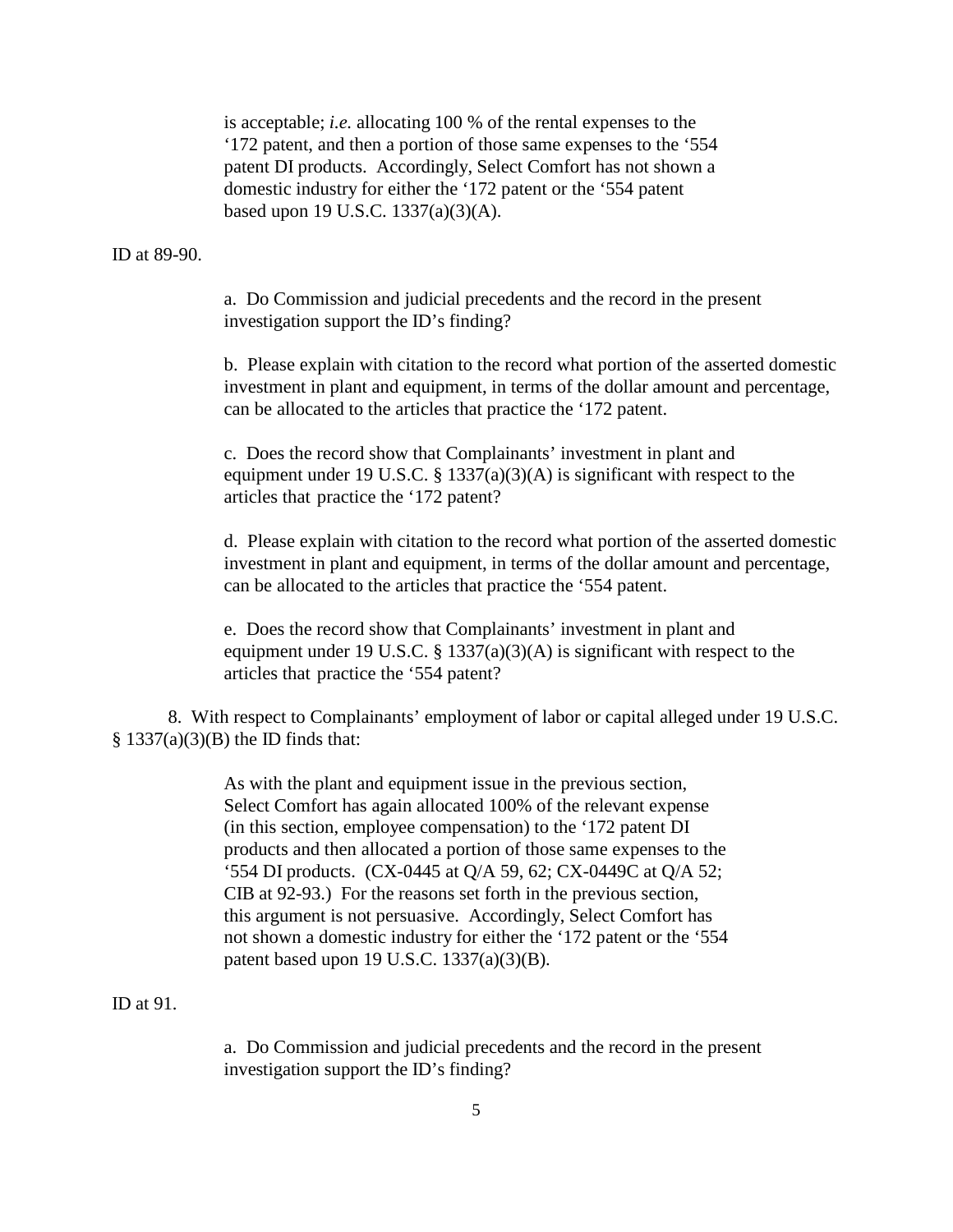b. Please explain with citation to the record what portion of the asserted domestic employment of labor or capital, in terms of the dollar amount and percentage, can be allocated to the articles that practice the '172 patent.

c. Does the record show that Complainants' employment of labor or capital under 19 U.S.C. § 1337(a)(3)(B) is significant with respect to the articles that practice the '172 patent?

d. Please explain with citation to the record what portion of the asserted domestic employment of labor or capital, in terms of the dollar amount and percentage, can be allocated to the articles that practice the '554 patent.

e. Does the record show that Complainants' employment of labor or capital under 19 U.S.C. § 1337(a)(3)(B) is significant with respect to the articles that practice the '554 patent?

In connection with the final disposition of this investigation, the Commission may (1) issue an order that could result in the exclusion of the subject articles from entry into the United States, and/or (2) issue one or more cease and desist orders that could result in the respondent being required to cease and desist from engaging in unfair acts in the importation and sale of such articles. Accordingly, the Commission is interested in receiving written submissions that address the form of remedy, if any, that should be ordered. If a party seeks exclusion of an article from entry into the United States for purposes other than entry for consumption, the party should so indicate and provide information establishing that activities involving other types of entry either are adversely affecting it or are likely to do so. For background, see *Certain Devices for Connecting Computers via Telephone Lines*, Inv. No. 337-TA-360, USITC Pub. No. 2843, Comm'n Op. at 7-10 (Dec. 1994).

If the Commission contemplates some form of remedy, it must consider the effects of that remedy upon the public interest. The factors the Commission will consider include the effect that an exclusion order and/or cease and desist orders would have on (1) the public health and welfare, (2) competitive conditions in the U.S. economy, (3) U.S. production of articles that are like or directly competitive with those that are subject to investigation, and (4) U.S. consumers. The Commission is therefore interested in receiving written submissions that address the aforementioned public interest factors in the context of this investigation.

If the Commission orders some form of remedy, the U.S. Trade Representative, as delegated by the President, has 60 days to approve or disapprove the Commission's action. *See* Presidential Memorandum of July 21, 2005, 70 FR 43251 (July 26, 2005). During this period, the subject articles would be entitled to enter the United States under bond, in an amount determined by the Commission and prescribed by the Secretary of the Treasury.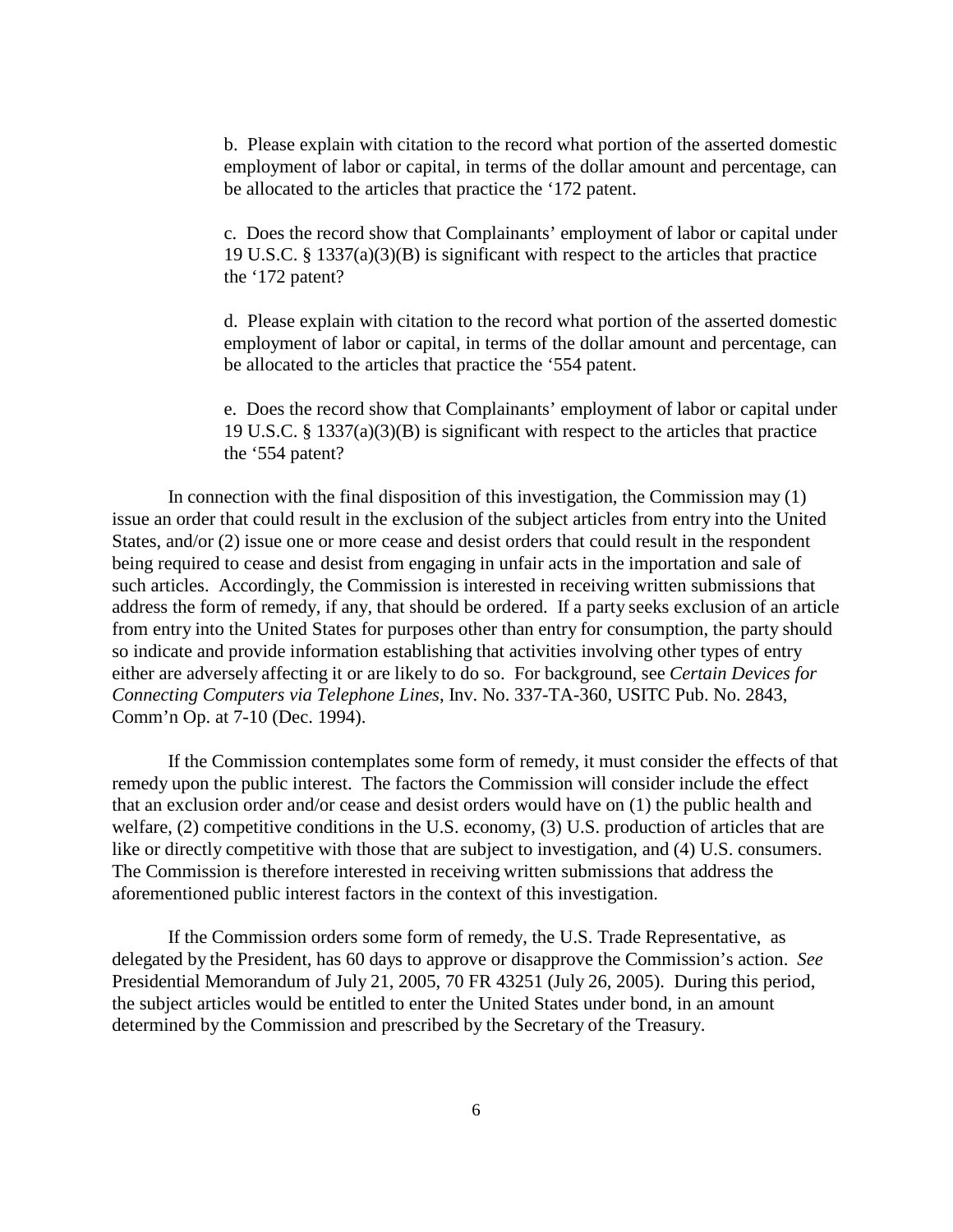**WRITTEN SUBMISSIONS**: The parties to the investigation are requested to file written submissions on the issues under review. The submissions should be concise and thoroughly referenced to the record in this investigation. Parties to the investigation, interested government agencies, and any other interested parties are encouraged to file written submissions on the issues of remedy, the public interest and bonding. Such submissions should address the recommended determination on remedy, the public interest and bonding issued on December 1, 2016, by the ALJ. Complainants and the Commission investigative attorney ("IA") are also requested to submit proposed remedial orders for the Commission's consideration.

Complainants are further requested to provide the expiration date of the '172 and '554 patents, the HTSUS numbers under which the accused articles are imported, and any known importers of the accused products. The written submissions and proposed remedial orders must be filed no later than the close of business on February 6, 2017. Reply submissions must be filed no later than the close of business on February 13, 2017. No further submissions on these issues will be permitted unless otherwise ordered by the Commission.

Persons filing written submissions must file the original document electronically on or before the deadlines stated above and submit 8 true paper copies to the Office of the Secretaryby noon the next day pursuant to section 210.4(f) of the Commission's Rules of Practice and Procedure (19 CFR 210.4(f)). Submissions should refer to the investigation number ("Inv. No. 337-TA-971") in a prominent place on the cover page and/or the first page. (*See* Handbook for Electronic Filing Procedures[,](http://www.usitc.gov/secretary/fed_reg_notices/rules/handbook_on_electronicfiling.pdf))

[http://www.usitc.gov/secretary/fed\\_reg\\_notices/rules/handbook\\_on\\_electronicfiling.pdf\).](http://www.usitc.gov/secretary/fed_reg_notices/rules/handbook_on_electronicfiling.pdf)) Persons with questions regarding filing should contact the Secretary (202-205-2000).

Any person desiring to submit a document to the Commission in confidence must request confidential treatment. All such requests should be directed to the Secretary to the Commission and must include a full statement of the reasons why the Commission should grant such treatment. *See* 19 CFR 201.6. Documents for which confidential treatment by the Commission is properly sought will be treated accordingly. All information, including confidential business information and documents for which confidential treatment is properly sought, submitted to the Commission for purposes of this Investigation may be disclosed to and used: (i) by the Commission, its employees and Offices, and contract personnel (a) for developing or maintaining the records of this or a related proceeding, or (b) in internal investigations, audits, reviews, and evaluations relating to the programs, personnel, and operations of the Commission including under 5 U.S.C. Appendix 3; or (ii) by U.S. government employees and contract personnel, solely for cybersecurity purposes. All contract personnel will sign appropriate nondisclosure agreements. All non-confidential written submissions will be available for public inspection at the Office of the Secretary and on EDIS.

The authority for the Commission's determination is contained in section 337 of the Tariff Act of 1930, as amended, 19 U.S.C. 1337, and in Part 210 of the Commission's Rules of Practice and Procedure, 19 CFR Part 210.